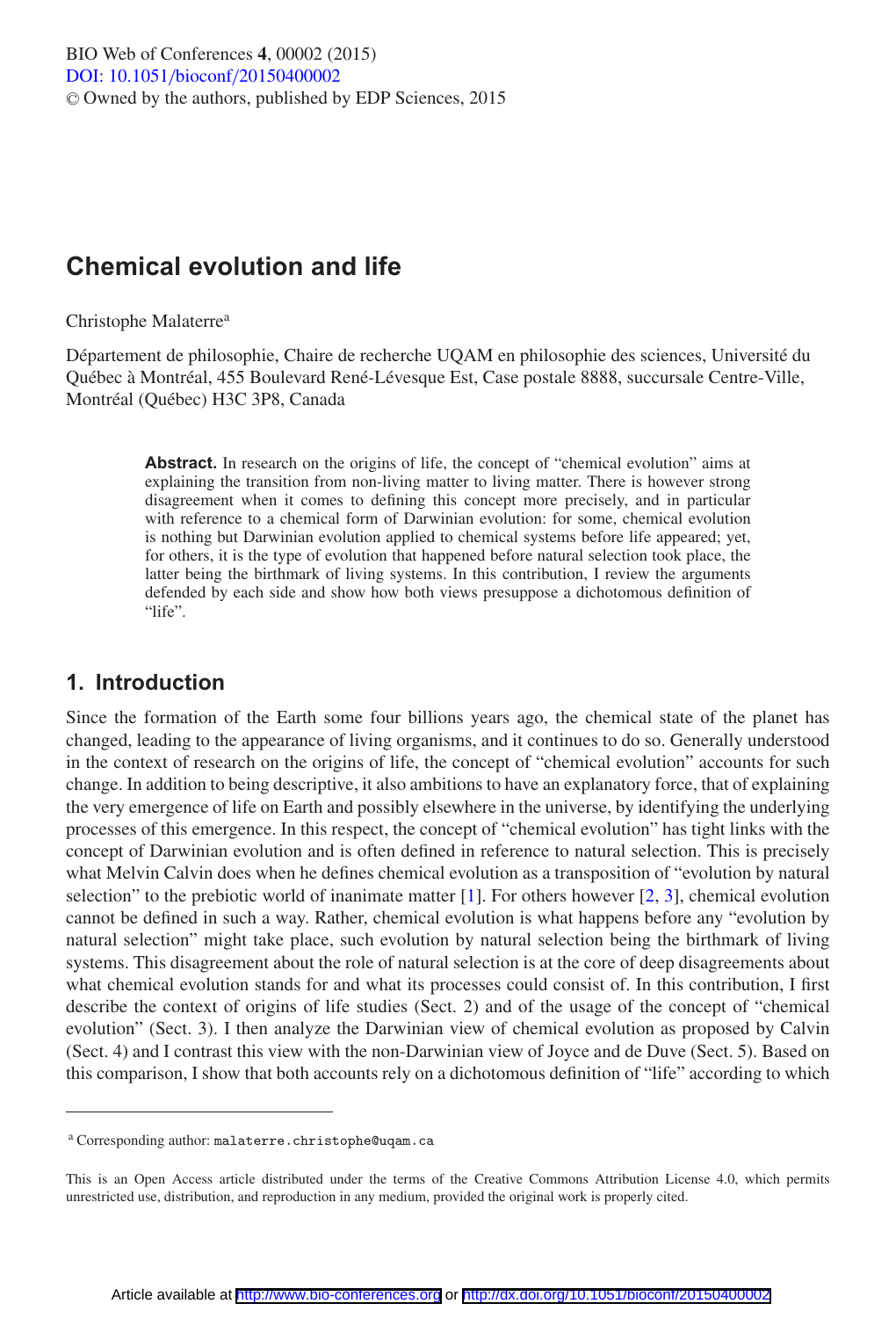something is either alive or not-alive. In turn (Sect. 6), I discuss how relaxing this presupposition by adopting a more gradual definition of life can alleviate the tension between these two extreme construals of chemical evolution.

#### **2. Historical overview of chemical evolution**

Nobel prize laureate Melvin Calvin is often said to have fathered the notion of "chemical evolution" [\[4\]](#page-5-3). Calvin's view about chemical evolution is well developed in his 1969 book *Chemical Evolution*, but it goes back, at least, to a series of articles and reports in the 1950s in which Calvin proposes to define chemical evolution as an evolutionary process somehow similar to, and in continuity with, Darwinian evolution, but transposed to the purely chemical world that preceded the appearance of life on primitive Earth some four billion years ago  $[1, 5]^1$  $[1, 5]^1$  $[1, 5]^1$  $[1, 5]^1$ . It is also in these articles and reports that Calvin makes ample use of catalysts – his main research focus – to try and illustrate how such a chemical evolution could have worked.

As is often the case with concepts in general, the idea of such a chemical evolution can be found earlier in the literature. For instance, already in the 1930s, one of the early proponents of research on the origins of life, the Russian biochemist Alexander Oparin wrote about the topic and claimed that "the simplest living organisms originated gradually by a long evolutionary process of organic substances" [9, p. 60]. Also, in the 1910s, in a book about the origin and the nature of life, the British chemist Benjamin Moore referred, in quite lyrical terms, to a "process of chemical evolution" that "brought life to the womb of our ancient mother earth in the far distant Palaeozoic ages"  $[10, p. 191]^2$ . Earlier still, claims of a "chemical evolution" could be found in the writings of the French biologist Félix Le Dantec, a disciple of Pasteur [\[11\]](#page-6-0) 3. And a few decades in his *Principles of Biology*, Herbert Spencer mentioned the idea of an "inorganic evolution" and of an "evolution of organic matter" that would have preceded the evolution of living forms [13, pp. 480–488].

Along the same lines of thought, Calvin proposed to construe "chemical evolution" as "the time for the formation of chemicals of various degrees of complexity upon the surface of the Earth, but before the appearance of systems that we could call living" [1, p. 4]. And this conception of chemical evolution is the one that is often referred to in his later writings [e.g. 5]. So defined, the notion of "chemical evolution" is purely descriptive and corresponds to a time period during which a natural phenomenon occurred: that by which some of the simple chemical compounds that were present on primitive Earth came to react and interact with one another, and led to the appearance of the very first living systems, somehow between the formation of the Earth 4.5 billion years ago [e.g. 14], and the earliest most likely traces of life 3.5 billion years ago [\[15,](#page-6-1) [16\]](#page-6-2).

### **3. Revisiting chemical evolution**

This broad *descriptive* view of chemical evolution as proposed by Calvin is generally well accepted by proponents of the non-Darwinian view as well. Nevertheless, a closer look shows that such a construal of chemical evolution is somehow too narrow on at least three aspects.

First, it is generally accepted that there is no reason to limit chemical evolution to the surface of the Earth, nor to the type of chemistry that takes place on Earth. Chemical evolution most certainly

 $<sup>1</sup>$  The term "chemical evolution" is also encountered in astronomy to refer to the synthesis and distribution of chemical elements</sup> in particular regions of the cosmos [e.g. 6, 7] and in evolutionary biology with the meaning of "molecular evolution" [e.g. 8]. In this contribution, I limit my analysis to the context of research on the origins of life.

<sup>2</sup> I thank Alan Schwartz for kindly bringing this reference to my attention.

 $3$  Quoted in [12, p. 101].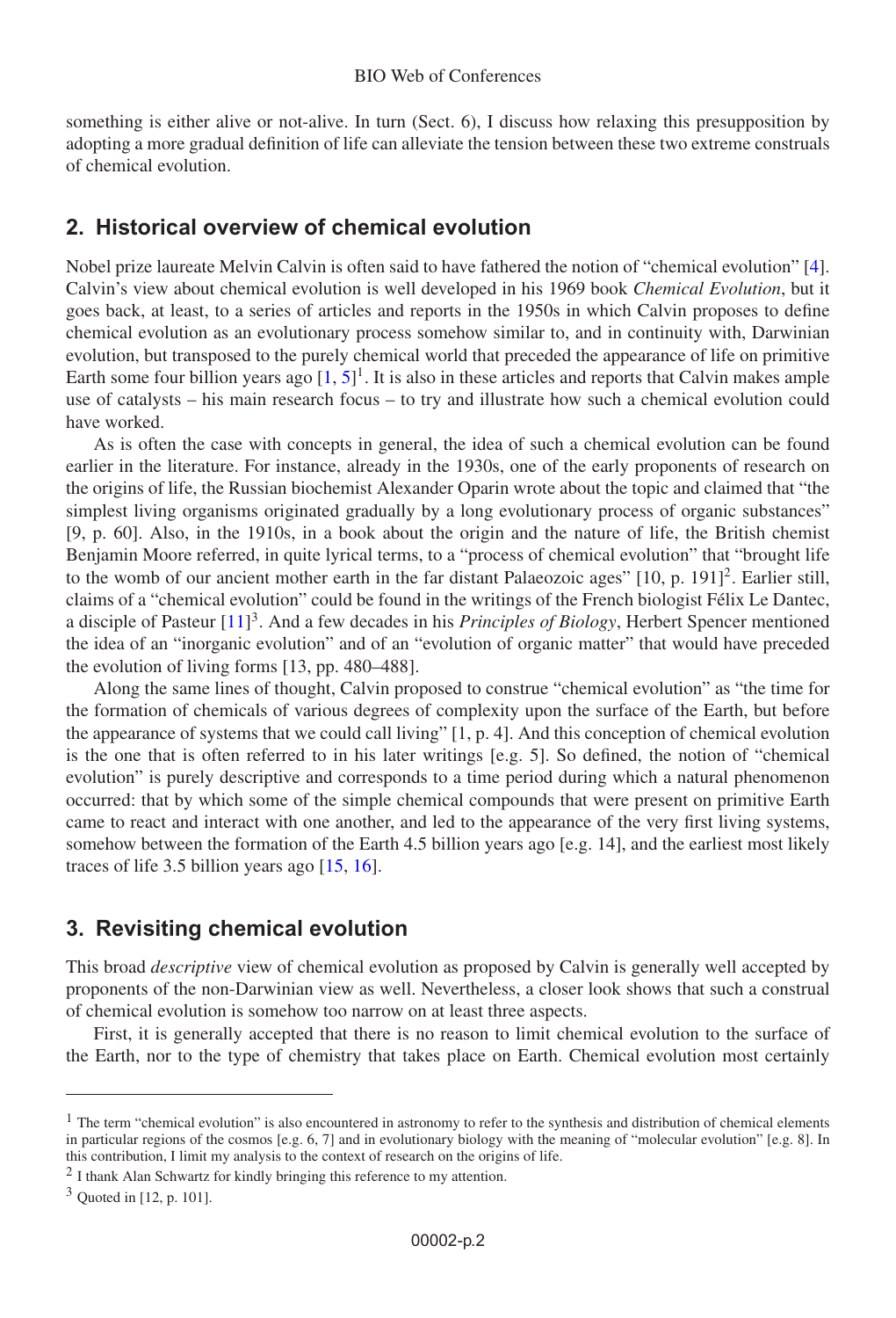#### **ORIGINS**

took place in the primitive atmosphere of Earth, its clouds and storms [e.g. 17] as well as way deep in oceans around hydrothermal vents [e.g. 18], but also in many regions of the universe, not just Earth: interstellar space, meteorites, exoplanets and many other astronomical bodies. In fact, complex organic molecules have been found on meteorites, including for instance lipid-like molecules and amino-acids [e.g. 19–21], or even in the interstellar medium, including more than a hundred organic compounds that may serve as starting points for a complex interstellar chemistry [e.g. 22].

Second, defining chemical evolution as a process that only concerns chemical molecules or types of chemical molecules, may impose too restrictive limitations if one also wishes to bridge the gap to biological evolution. In particular, supra-molecular systems ought to be taken into account: such supra-molecular systems consists of sets of molecules that are often structurally organized –and sometimes functionally– and that are quite likely to be found on the way to life. For instance, amphiphile molecules form micelles and vesicles when in aqueous solution under specific conditions [e.g. 23]. Other organic molecules can form cross-catalytic networks, be they nucleic acids or oligopeptides for instance [e.g. 24, 25]. The formation of structural assemblies and functional sets of very diverse types of molecular compounds ought, therefore, to also be accounted for in chemical evolution.

Third, whereas Calvin chose to limit chemical evolution to the period that precedes the appearance of living systems, no such limitation is actually necessary: why would chemical evolution stop at once as soon as living systems appear? On the opposite, chemical evolution is likely to continue somehow in parallel with biological evolution, even if under different forms or differing degrees. It is also most certainly still taking place in many areas in the universe.

As a result, the perimeter of chemical evolution initially defined by Calvin deserves to be somehow enlarged, even if the part of chemical evolution that is relevant to explaining the appearance of living systems on Earth is of very special interest to us. More broadly construed, chemical evolution therefore corresponds to the formation of chemicals and chemical systems of various degrees of complexity, in the universe, or in subsets of the universe such as Earth, and in particular, but not exclusively, before the presence of living entities.

Such a definition, captures what many, if not most, scientists working on the origins of life now have in mind when referring to chemical evolution [e.g. 26–30]. Yet, if such a definition clarifies the scope of the natural phenomenon that one wishes to label as chemical evolution, it does not provide any *explanation* of this phenomenon by means of specific evolutionary processes or mechanisms. Calvin proposes to look to evolutionary biology for insights.

#### **4. Chemical evolution according to Calvin**

What Calvin makes explicit in the 1950s is the central explanatory role that a biologically-inspired evolutionary process, namely that of natural selection, could play within chemical evolution. For Calvin, the very mechanism of chemical evolution is nothing but the mechanism of natural selection taken in its simplest form as the interplay of variation, reproduction and selection. The theory of chemical evolution therefore appears as an immediate extension of natural selection to an abiotic world of molecules.

Following his early interests in catalysis, and just after the publication of Miller's work on the abiotic synthesis of amino acids [\[17\]](#page-6-3), Calvin envisions a prebiotic evolution of more and more sophisticated catalysts as one of the major contributions to the processes that could bridge non-living matter and living matter. With the Darwinian paradigm in mind, Calvin sets clear objectives for the concept of chemical evolution: "the term "evolution" [. . . ] calls for the possibility of random variation amongst systems together with a mechanism for selecting amongst those random variations [. . . ]. What I would like to do is to extend the very same terms into non-biological systems and show that they apply" [1, pp. 3–4]. The interplay of variation, reproduction and selection is a central theme of Calvin's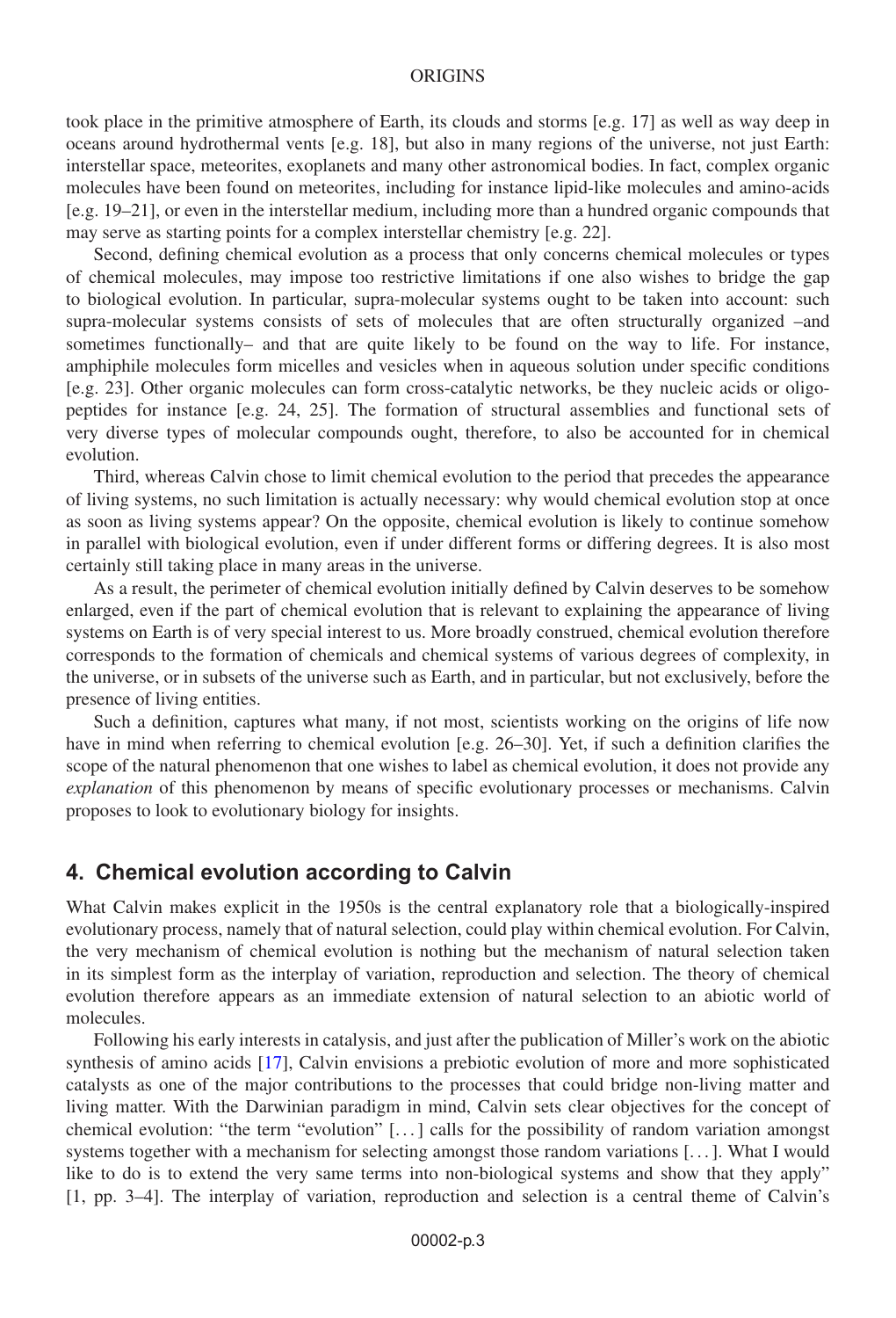notion of chemical evolution. He proposes that prebiotic chemical reactions may have led to the random synthesis of various organic compounds [\[17](#page-6-3), [31](#page-6-4)], thereby generating, by accumulation, a broad molecular diversity upon which some selective pressures could have been exerted. For Calvin, the "essence of the process of selection" lies among the properties of these chemical compounds, and most specifically with the property of autocatalysis: compounds that can catalyze, even only slightly, their own formation, will outnumber those that cannot. And the random synthesis, via prebiotic chemistry, of ever more efficient autocatalysts is thought to have fueled the early evolution of chemical systems. Yet, to make chemical evolution similar to Darwinian evolution, Calvin also envisions a hypothetical process of cumulative improvement by which specific autocatalysts could be able to evolve by randomly acquiring novel substructures or by slightly modifying their composition or conformation. Calvin lacks direct experimental support concerning the existence of such autocatalysts but grounds his proposal on an analogy with ever more complex families of known catalysts, such as those based on aqueous ferric ions [1, p. 12].

It is the overall interplay of variation, replication and selection among prebiotic chemical compounds that results in chemical evolution. For Calvin, both processes of chemical evolution and of biological evolution remain the same: they are based on Darwinian selection. Yet, if the processes are the same, they apply to different entities. And it is the nature of these entities that delineate chemical evolution from biological evolution: non-living chemical entities on the one hand, living entities on the other. The appearance of life therefore serves as the major, if not sole, dividing line between chemical evolution and biological evolution.

### **5. The non-Darwinian view of chemical evolution**

A more recent usage of the concept of chemical evolution has seen a shift from Calvin's Darwinian view to a non-Darwinian view. According to this non-Darwinian view, chemical evolution consists of evolutionary processes that are totally different from natural selection, the latter being understood to be the true birthmark of biological evolution. Gerald Joyce for instance, a prominent researcher in the field of origins of life, defends such a view when he claims that "the worlds of prebiotic chemistry and primitive biology lie on opposite sides of the defining moment for life, when Darwinian evolution first began to operate [. . . ]. Once a general mechanism existed for self-replication, allowing the introduction of variation and the ability to replicate those variants, Darwinian evolution began to operate. This marked the beginning of life" [2, pp. 214–215]. By setting apart prebiotic chemistry and Darwinian evolution, each on one side of the origin of life event, Joyce reduces chemical evolution to prebiotic chemistry, that is to say to a set of chemical reactions that would have happened spontaneously on primitive Earth, within the limits of what is thermodynamically and kinetically possible. Of course, processes of selection were possible under chemical evolution: such processes are typically associated with faster chemical reactions. Processes of variation would also fit with this view of chemical evolution provided they are understood as sets of chemical reactions resulting in the spontaneous accumulation of random varied compounds. Yet any interplay between these processes, and in particular the association of replication to variation and selection so as to result in some sort of selection for cumulative variation would result in a shift from chemical evolution to Darwinian biological evolution.

In such a non-Darwinian view of chemical evolution, also espoused for instance by de Duve [\[3](#page-5-2)], the dividing line between chemical evolution and biological evolution consists, at the same time, in a shift in the nature of the evolutionary process and in a change in the nature of the evolving entities. The process of Darwinian selection clearly belongs to biological evolution and delineates biological evolution from chemical evolution, the latter being more or less reduced to prebiotic chemistry. And at the same time, like in the Darwinian view, the very nature of the evolving entities changes from non-living to living as one goes from chemical evolution to biological evolution.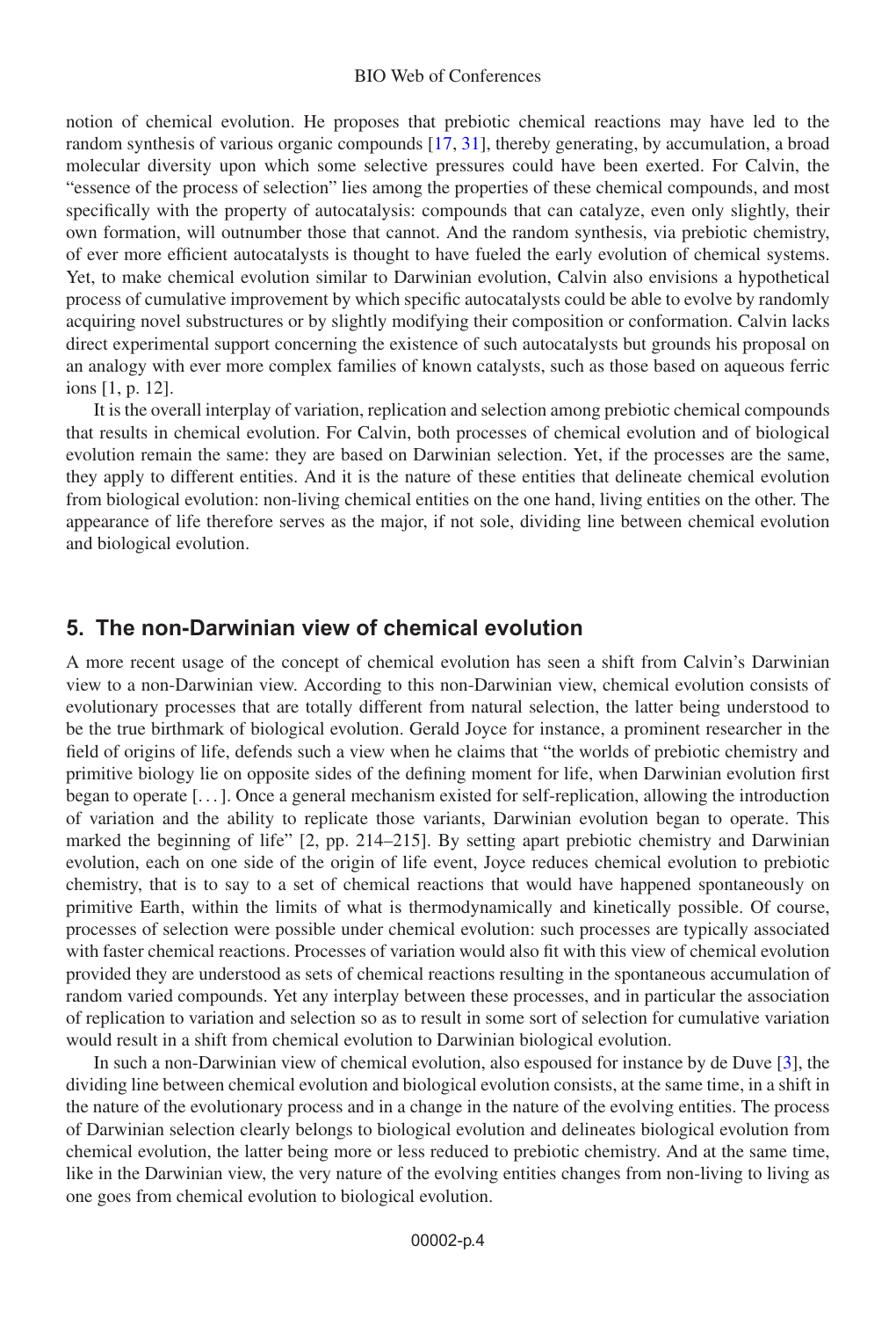#### **6. Life as demarcation criteria?**

Both the Darwinian and the non-Darwinian accounts of chemical evolution use "life" as a key criteria to distinguish chemical evolution from biological evolution. Yet both views rest on, what I will argue is, a faulty premiss according to which it is possible to clearly delineate living from non-living matter. I propose four reasons for rejecting "life" as a demarcation criteria.

First, there is a wide disagreement about defining life. Definitions of life abound [e.g. 32] and yet, there is still no agreement on any of them: counter-examples are often offered that defy even the most elaborate definitions. Border-line entities such as viruses are often invoked, some arguing that they should not be included within the circle of living systems in so far as they lack metabolic activity [e.g. 33, 34], others arguing the contrary, for instance grounding their arguments on the viral factories that virus generate [e.g. 35]. Some also argue that self-replicating strands of RNA, like those of the RNA world scenario [e.g. 27] should qualify as living [e.g. 33] whereas others disagree for lack of metabolic activity and membrane enclosure [e.g. 36, 37]. And there are many other border-line cases including autocatalytic networks [e.g. 38] and protocells [e.g. 28, 39]. As such, the lack of a generally accepted definition of life makes it problematic to use "life" as demarcation criteria.

This disagreement about defining life shows that there is a fairly wide range of ways of delineating living matter from non-living matter. Incidentally, this also points to a "gray-zone" in between what one would intuitively qualify as living and what one would definitely count as non-living. One can therefore argue that there is no sharp delineation between non-living and living matter, and that "life", as we know it today on Earth, can somehow be considered as the outcome of a succession of "more-or-less alive" systems. As a result, any dichotomous definition of life is bound to fail. Instead, life ought to be defined as a fuzzy or multi-valued predicate based on a zero-to-one scale [\[40](#page-7-0), [41](#page-7-1)]. The ranking of any "more-or-less alive" system along this scale would then result from a sum of its different life-like functions: for instance, a system may be capable of metabolic activity without being able to reproduce itself; another system may be able to self-replicate without any metabolic activity; yet another one may be capable of metabolism and of reproduction, yet not of variation; and so forth. In addition, any such system may be more-or-less successful along any of these functional dimensions, for instance at making copies of itself, at generating variants of itself, at harnessing energy and metabolites etc. As a result, one can conceive the "gray-zone" in between non-living and living matter as being populated by a broad range of systems, each being "more-or-less alive" in its own way [\[42\]](#page-7-2). The existence of such a multidimensional gray-zone helps reconcile differing viewpoints about definitions of life and borderline cases; yet it also argues against the possibility to use "life" as a clear cut demarcation criteria that could be used to delineate biological evolution from chemical evolution.

Thirdly, if one wishes anyway to adopt a dichotomous definition of life –with a view to using it as demarcation criteria– one will soon face a dilemma with respect to excluding from evolutionary biology some of the entities that are studied within this discipline. Indeed, dichotomous definitions of life tend to exclude entities such as viruses and plasmids from the set of living systems. If one adopts such a strict definition of life as demarcation criteria of biological evolution, then the evolution of such entities should not be explained by biological evolution but by chemical evolution. Yet this is clearly not the case, as viruses and plasmids are usually considered as part of the entities that do evolve by natural selection [e.g. 43].

Lastly, taking life as demarcation criteria also brings with it the risk of defining chemical evolution as a set of teleological processes leading to life. Life –as we know it– certainly is an outcome of chemical evolution. Yet defining chemical evolution on the basis of this outcome is problematic and carries a heavy teleological connotation. Furthermore, this may also tend to exclude chemical evolutionary phenomena that may not lead to life but yet be interesting in themselves, or that may lead to other forms of life (than the one we know on Earth).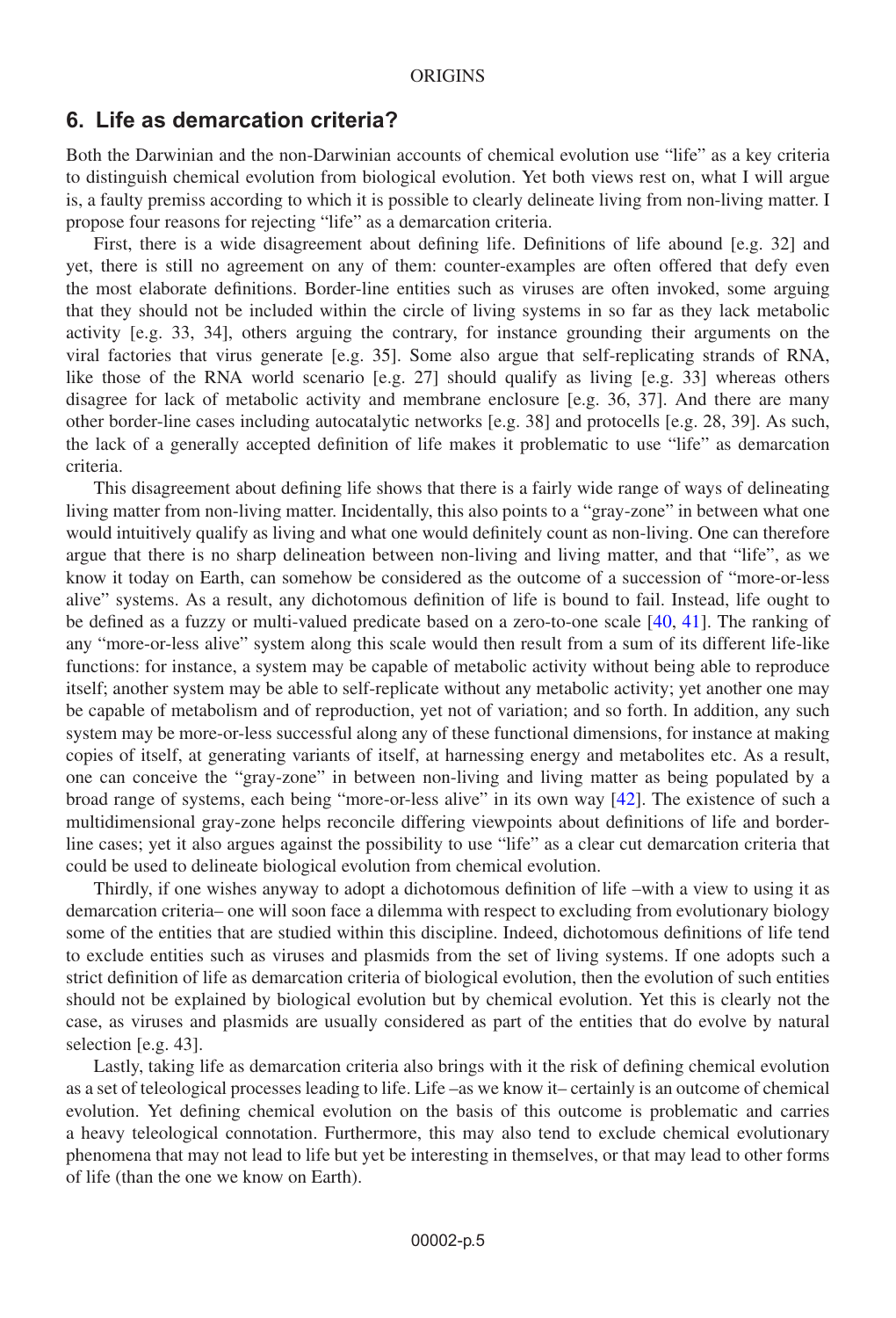Once the requirement for a dichotomous definition of life is relaxed and a more gradual definition accepted, the tension between the Darwinian and the non-Darwinian view of chemical evolution disappears. The reason is twofold. On the one hand, the Darwinian view no longer requires the clear distinction between non-living matter and living matter at their point of junction, which makes chemical evolution gradually flow into biological evolution. On the other, a gradual construal of life makes it impossible to choose at the same natural selection as the birthmark of life. As a consequence, natural selection can also apply to chemical systems that are not necessarily fully alive, thereby becoming a possible evolutionary process of chemical evolution.

## **7. Conclusion**

While Calvin proposes to construe chemical evolution in a purely Darwinian sense, others argue in favor of a non-Darwinian account that restricts evolution by natural selection to biological evolution. Such perspectives appear at first glance irreconcilable. However, both rest on the assumption that a dichotomous construal of "life" can be used to part living entities from non-living ones. If a more gradual construal of "life" is used instead, the tension between the Darwinian view and the non-Darwinian view of chemical evolution dissolves. And I have argued that are indeed good reasons to adopt such a gradual view of life. Furthermore, these reasons are also good reasons to consider chemical evolution and biological evolution on a continuum. Whereas paradigm cases of biological evolution are clear cases of natural selection, other cases of biological evolution either rely on evolutionary processes that are different from natural selection –for instance drift or epigenetic mechanisms– or deal with entities that are not clearly alive –such as viruses or plasmids. Furthermore, research on the origins of life indicates the existence of a "gray-zone" of systems that may be more-or-less alive along different dimensions. Whereas Calvin [\[1\]](#page-5-0) like Joyce [\[2\]](#page-5-1) and de Duve [\[3](#page-5-2)] tend to consider chemical evolution and biological evolution as making a point-to-point connection, this connection being defined by a sharp transition either in terms of entities or in terms of processes articulated on the basis of a strictly dichotomous concept of "life', there are also good –and likely better– reasons to conceive the transition from chemical evolution to biological evolution as gradual along multiple connections both in terms of evolutionary processes and evolving entities. Such an evolutionary continuum may, in turn, also help conceive of chemical evolution as a much more elaborate and rich framework than is usually thought of.

Earlier versions of this paper were presented at the 2009 ISHPSSB meeting in Brisbane and the 2010 PSA meeting in Montréal, and I wish to thank the audiences for very helpful comments. The paper benefited from collaborative interactions stimulated by CNRS interdisciplinary program "Environnements planétaires et origines de la vie" and COST Action TD 1308. Part of this research was conducted with support from UQAM research chair in philosophy of science.

### <span id="page-5-0"></span>**References**

- [1] Calvin, M. (1955) "Chemical Evolution and the Origin of Life"
- <span id="page-5-1"></span>[2] Joyce, G.F. (2002) The antiquity of RNA-based evolution. Nature **418** (6894), 214–221
- <span id="page-5-2"></span>[3] De Duve, C. (2005) The onset of selection. Nature **433**, 581–582
- <span id="page-5-3"></span>[4] Ferris, J.P., and Hagan Jr, W.J. (1984) HCN and chemical evolution: the possible role of cyano compounds in prebiotic synthesis. Tetrahedron **40** (7), 1093–1120
- <span id="page-5-4"></span>[5] Calvin, M. (1969) *Chemical Evolution: Molecular Evolution Towards the Origin of Living Systems on the Earth and Elsewhere*, Clarendon P
- [6] Edvardsson, B., Andersen, J., Gustafsson, B., et al. (1993) The chemical evolution of the galactic disk-part one-analysis and results. Astron. Astrophys. **275**, 101
- [7] Pei, Y.C., and Fall, S.M. (1995) Cosmic chemical evolution. Astrophys. J. **454**, 69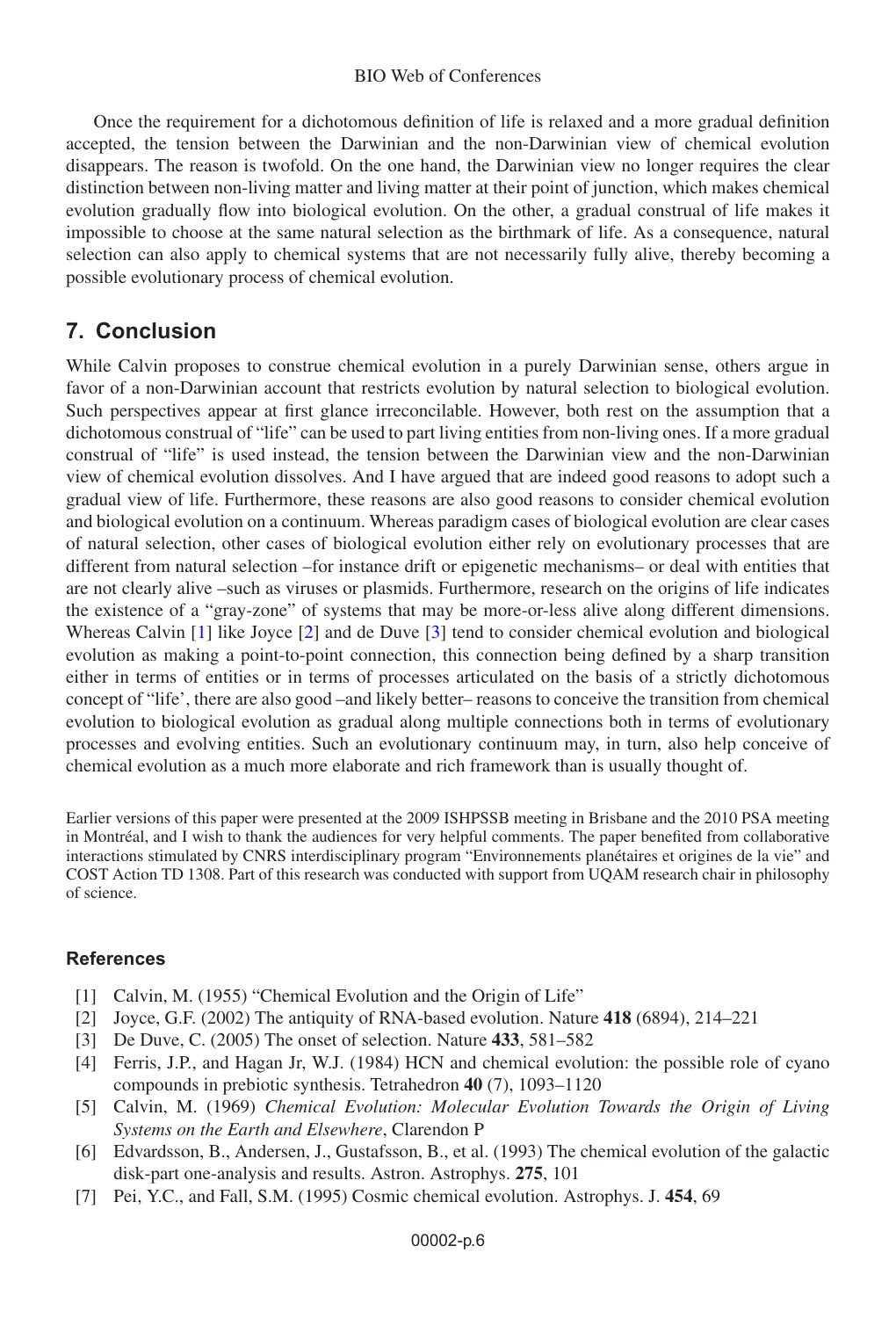#### **ORIGINS**

- [8] Gillespie, J.H. (1991) *The causes of molecular evolution*, Oxford University Press
- [9] Oparin, A.I. (1953) Origin of Life, Dover Pubns, New York
- [10] Moore, B. (1913) *The origin and nature of life*, H. Holt and Company
- <span id="page-6-0"></span>[11] Le Dantec, F.A. (1896) *Théorie nouvelle de la vie*, F. Alcan, Paris
- [12] Cerceau, F.R., and Bilodeau, B. (2009) *Les origines de la vie: histoire des idées*, Ellipses
- [13] Spencer, H. (1864) *The Principles of Biology*, Williams and Norgate
- [14] Despois, D., and Gargaud, M. (2006) A Synthetic Interdisciplinary "Chronological Frieze": an Attempt. Earth Moon Planets **98** (1-4), 291–297
- <span id="page-6-1"></span>[15] Schopf, J.W. (2006) Fossil evidence of Archaean life. Philos. Trans. R. Soc. B Biol. Sci. **361** (1470), 869–885
- <span id="page-6-2"></span>[16] Brasier, M., McLoughlin, N., Green, O., and Wacey, D. (2006) A fresh look at the fossil evidence for early Archaean cellular life. Philos. Trans. R. Soc. B Biol. Sci. **361** (1470), 887–902
- <span id="page-6-3"></span>[17] Miller, S.L. (1953) A production of amino acids under possible primitive earth conditions. Science **117** (3046), 528–529
- [18] Huber, C., and Wächtershäuser, G. (1998) Peptides by activation of amino acids with CO on (Ni, Fe) S surfaces: implications for the origin of life. Science **281** (5377), 670–672
- [19] Cooper, G., Kimmich, N., Belisle, W., et al. (2001) Carbonaceous meteorites as a source of sugarrelated organic compounds for the early Earth. Nature **414** (6866), 879–883
- [20] Deamer, D.W. (1985) Boundary structures are formed by organic components of the Murchison carbonaceous chondrite. Nature **317**, 792–794
- [21] Glavin, D.., Matrajt, G., and Bada, J.. (2004) Re-examination of amino acids in Antarctic micrometeorites. Adv. Space Res. **33** (1), 106–113
- [22] Guillemin, J.-C., Bouyahyi, M., and Hassan Riague, E. (2004) Prebiotic, planetary and interstellar chemistry starting from compounds detected in the interstellar medium. Adv. Space Res. **33** (1), 81–87
- [23] Monnard, P.-A., and Deamer, D.W. (2002) Membrane self-assembly processes: Steps toward the first cellular life. Anat. Rec. **268** (3), 196–207
- [24] Sievers, D., and Von Kiedrowski, G. (1994) Self-replication of complementary nucleotide-based oligomers. Nature **369** (6477), 221–224
- [25] Ashkenasy, G., Jagasia, R., Yadav, M., and Ghadiri, M.R. (2004) Design of a directed molecular network. Proc. Natl. Acad. Sci. U. S. A. **101** (30), 10872–10877
- [26] Eigen, M., and Schuster, P. (1977) A principle of natural self-organization. Naturwissenschaften **64** (11), 541–565
- [27] Gilbert, W. (1986) Origin of life: The RNA world. Nature **319** (6055)
- [28] Szostak, J.W., Bartel, D.P., and Luisi, P.L. (2001) Synthesizing life. Nature **409** (6818), 387–390
- [29] Leslie E., O. (2004) Prebiotic Chemistry and the Origin of the RNA World. Crit. Rev. Biochem. Mol. Biol. **39** (2), 99–123
- [30] Eschenmoser, A. (2007) The search for the chemistry of life's origin. Tetrahedron **63** (52), 12821–12844
- <span id="page-6-4"></span>[31] Garrison, W.M., Morrison, D.C., Hamilton, J.G., et al. (1951) Reduction of Carbon Dioxide in Aqueous Solutions by Ionizing Radiation. Science **114** (2964), 416–418
- [32] Popa, R. (2004) *Between necessity and probability: searching for the definition and origin of life*, Springer
- [33] Luisi, P.L. (1998) About various definitions of life. Orig. Life Evol. Biosph. **28** (4-6), 613–622
- [34] Ruiz-Mirazo, K., Peretó, J., and Moreno, A. (2004) A universal definition of life: autonomy and open-ended evolution. Orig. Life Evol. Biosph. **34** (3), 323–346
- [35] Raoult, D., and Forterre, P. (2008) Redefining viruses: lessons from Mimivirus. Nat. Rev. Microbiol. **6** (4), 315–319
- [36] Shapiro, R. (1986) *Origins: A Skeptic's Guide to the Origin of Life on Earth*, Summit Books